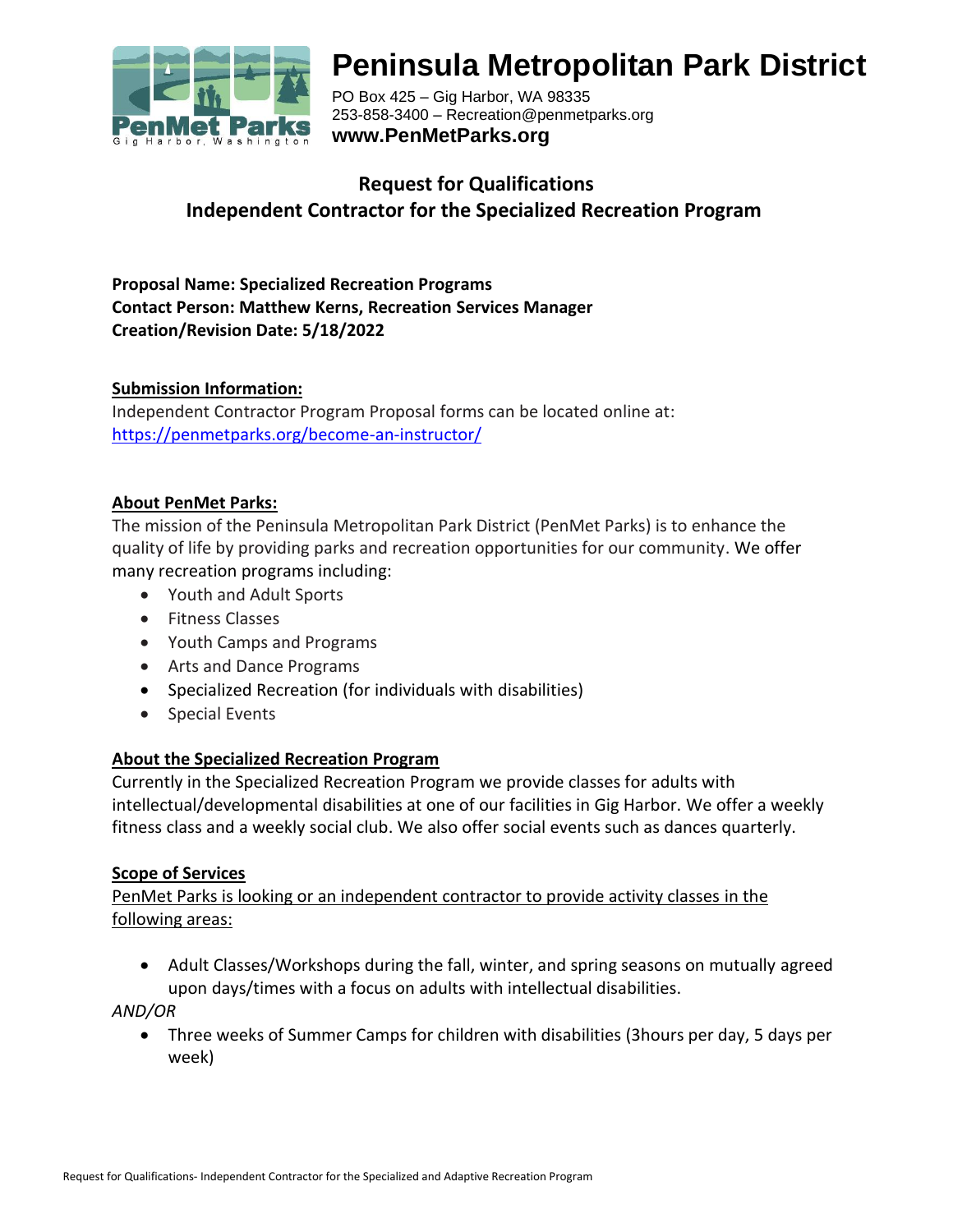#### **Qualifications:**

- Must have experience and formal education in planning and facilitating specialized recreation activities for adults and/or youth with disabilities
- Must have experience supervising staff
- Ability to provide consistent staffing of each program
- Must have excellent customer services and communication skills
- Must have current First Aid/CPR/AED Certification or ability to obtain it prior to start date

## **Essential Responsibilities of the Contractor:**

- 1. Provides staffing and instruction to operate a high-quality program.
- 2. Provides all program materials and supplies.
- 3. Provides detailed program information to PenMet Parks for marketing and registration purposes.
- 4. Actively works with the Recreation Coordinator or designee on program scheduling, marketing, and program evaluation to provide a high-quality customer experience.
- 5. Adheres to processes and procedures outlined in the PenMet Parks Independent Contractor Handbook.

#### **Essential Responsibilities of PenMet Parks:**

- 1. Provides space for the program at an available PenMet facility or a PenMet Parks approved facility.
- 2. Provides customer service, including answering customer service questions, providing program welcome emails, resolving customer requests, communicating program updates, and collecting customer feedback.
- 3. Provides program registration online, in person and over the phone. PenMet Parks uses an online registration software called ActiveNet and absorbs the expense of all associated taxes, registration software fees, and credit card fees.
- 4. For camps and extended care programs, PenMet Parks provides comprehensive emergency management software through ePACT.
- 5. Provides marketing in a quarterly PenMet Parks and Recreation guide, on the PenMet Parks website, and through limited social media posts.

## **Supplemental Information:**

- A. **Proposal Process and Information:** Proposals are evaluated based on alignment with PenMet Parks mission & values, years and relevance of contracted staff experience, current needs of the community, and availability of facility space. PenMet Parks reserves the right to reject any and all proposals in the submittal and evaluation process.
- B. **Payment:** PenMet Parks subsidizes its specialized recreation programs to keep costs low for the participants. For year-round adult programs, the contractor will receive payment of \$14 per participant hour. Participant hours are calculated by the amount of participants registered times the number of hours per week the program runs times the number of weeks (# of participants x hours x weeks). For the youth summer camps, the contractor will receive payment in the amount of \$18.00 per participant hour. All